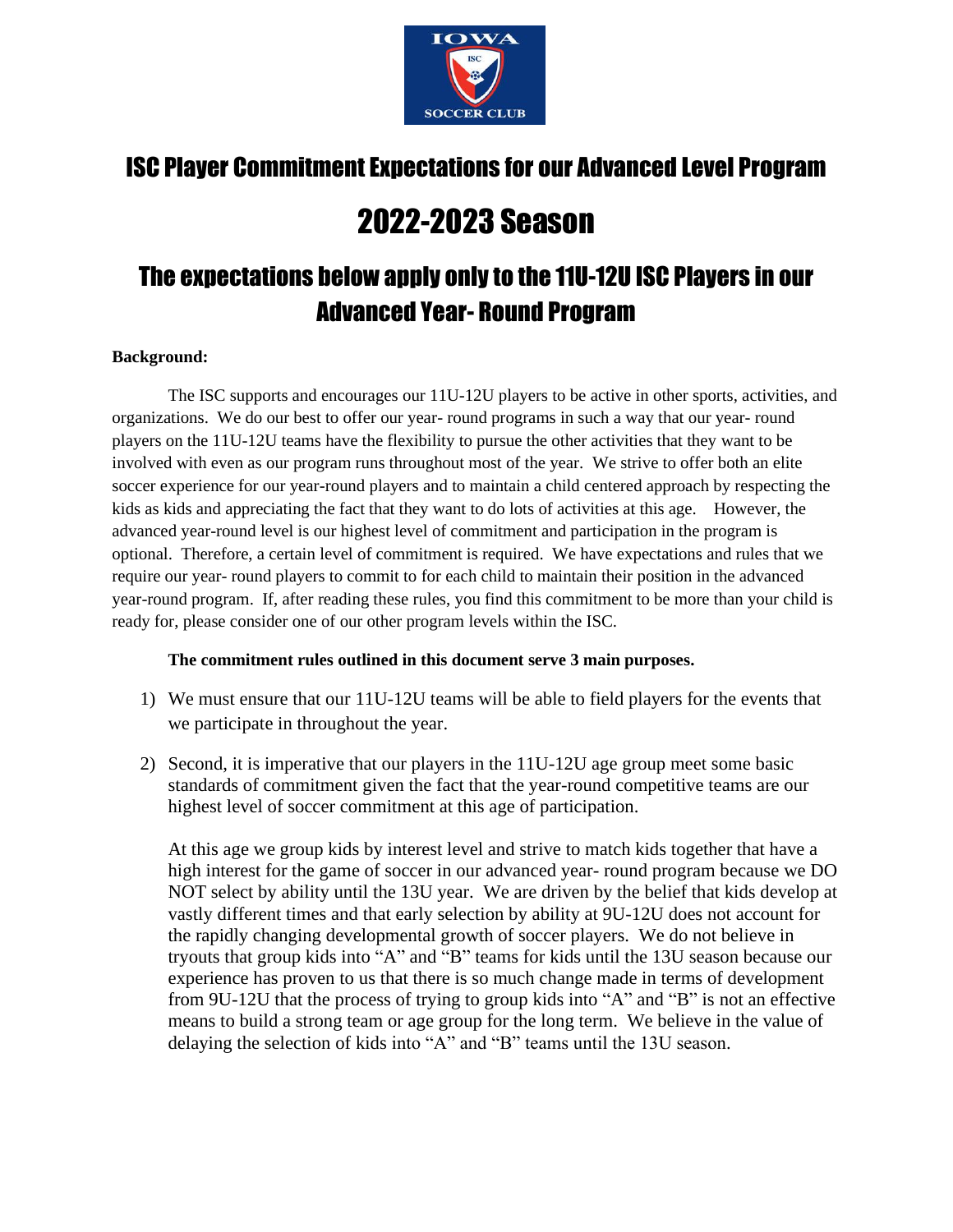We welcome any 11U-12U player who wants to join the ISC Advanced Year -Round teams, but they need to be players who share the interest and desire to make a commitment that is comparable to their teammates.

While we do NOT select by athletic ability and soccer ability at 9U-12U, players MUST be willing to meet our commitment expectations, show a willingness to learn, a willingness to work hard, and a willingness to be a good teammate. Moreover, players in the year- round program must either meet our financial obligations or qualify for financial assistance. Finally, all players AND their parents must comply with all provisions of our ISC Code of Conduct to remain in good standing in the ISC.

We believe that we are probably the strongest advocate for the "late developing" athlete in the Iowa City area. We want to give the kids who join a little later or those who are considered to be a "late developer," the opportunity to take part in our program, but all players must meet the same requirements so that we are grouping kids with a similar focus together on the same teams.

In sum, our priority is to group players by commitment level not by ability level at this age.

3) Finally, in our expert opinion, we believe that the 9U-12U years are the most critical years for skill development. Our Director of Coaching and our main full time staff coaches regularly work with all of the 9U-12U players each year because we believe that if you receive poor coaching at this age it is more of a setback to player development than at any other age. Therefore, we feel the need to set some practice requirements in place to make certain that the young soccer players in the 9U-12U age groups are committed to our comprehensive developmental program to build the proper foundation for growth and improvement.

#### **THE ISC PHILOSOPHY OF PLAYER DEVELOPMENT**

In the ISC , WE HAVE PROVEN FOR OVER 25 YEARS that it is possible to run a professionally coached and developmentally focused, competitive program without implementing tryout procedures that "cut" young kids or group players on "A" and "B" teams based on their ability during the 9U-12U years of competition.

Each year we help kids develop and grow into some of the top players in Eastern Iowa without turning away dedicated 9U-12U kids or "cutting" kids that seem to be further behind their peers. Our experience has proven to us that kids develop at vastly different rates and times. Therefore, rather than grouping kids by ability from 9U-12U, we group players based on their commitment and interest level during the 9U-12U years.

The kids are not selected or "tracked" by coaches at 9U-12U into an "A" team, or "B" team. The kids and parents decide how much time they are willing to commit and then if they choose the "yearround program," we give the kids an opportunity to develop into competitive players from 9U-12U.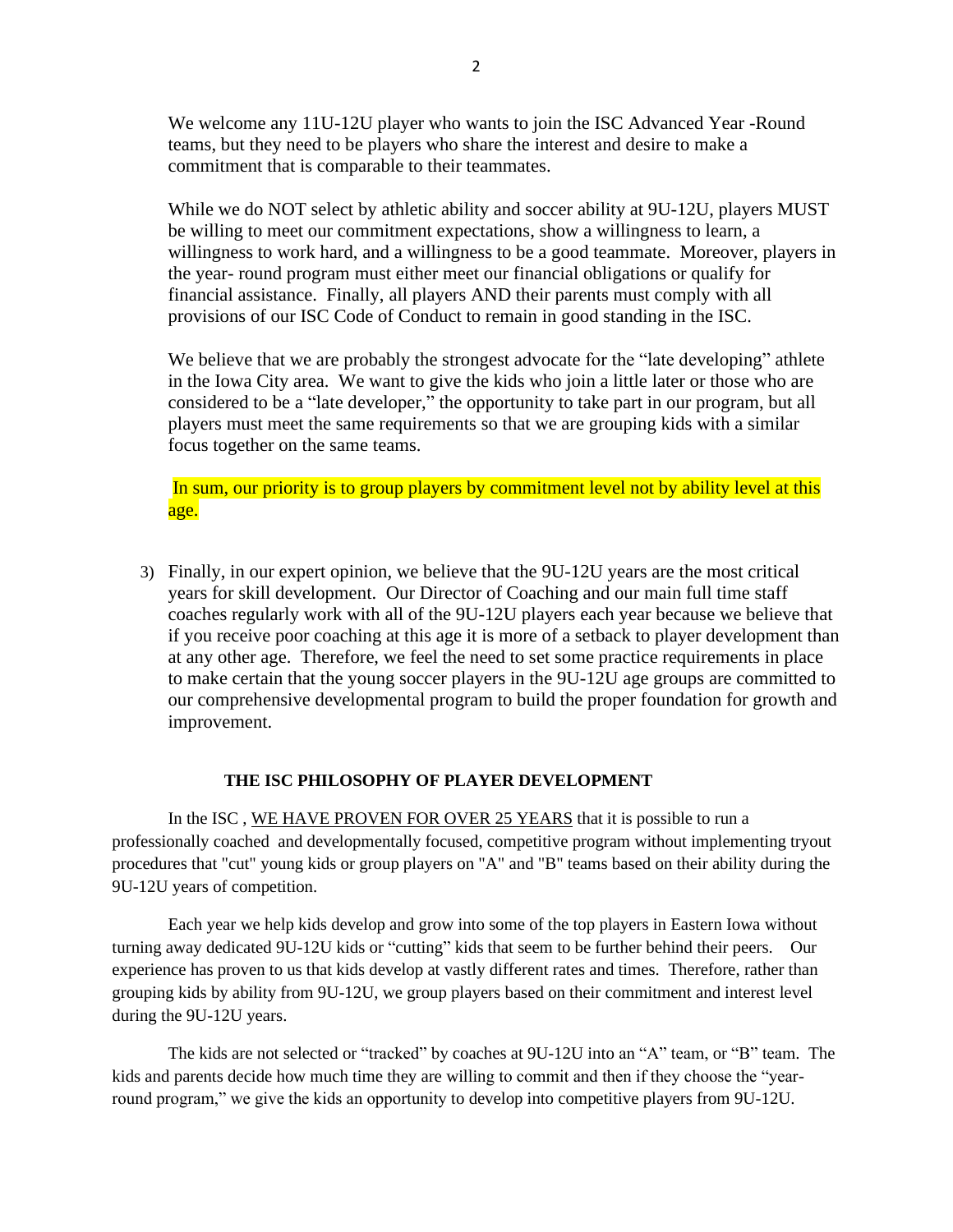However, we will speak candidly with parents if their kids do not demonstrate a willingness to learn, willingness to work hard, and a willingness to be a good teammate at the clinics. We will give all kids an opportunity to join our 9U-12U program if they will make the time commitment outlined in this document and if they demonstrate their commitment to the 3 W's mentioned above and outlined below.

#### **3 W's Required of ISC 9U-12U Players**

- 1) Willingness to Learn
- 2) Willingness to Work Hard
- 3) Willingness to be a good teammate.

By delaying the "A" and "B" selections until the 13U season, more players have a longer period of time to improve, grow, and enjoy the game before they have to focus on tryouts for "A" and "B" teams.

#### **SUMMARY**

The ISC Advanced Level year-round program for 9U-12U soccer players is open to players of all ability levels who have a high interest and enthusiasm for competitive soccer. We will accept all kids in the 9U-12U program if they commit to the rules in this document, adhere to our code of conduct, work hard to commit to the 3 W's outlined above, and agree to meet their financial obligations with their team and the club. (Please note that we may be able to provide financial assistance to those families who qualify.)

Please note that if your child is interested in joining after the clinics have passed, we may not have roster positions available and parents should inquire with our administrator at [registrar@iowasoccerclub.com](mailto:registrar@iowasoccerclub.com) to check if there are still spots in the age group. All kids who join during the JUNE REGISTRATION period will be considered for the year- round program . Returning year-round players are always guaranteed a position in the age group for the next year if they continue to meet our practice and game requirements and they continue to work hard, learn, and be a good teammate.

\_\_\_\_\_\_\_\_\_\_\_\_\_\_\_\_\_\_\_\_\_\_\_\_\_\_\_\_\_\_\_\_\_\_\_\_\_\_\_\_\_\_\_\_\_\_\_\_\_\_\_\_\_\_\_\_\_\_\_\_\_\_\_\_\_\_\_\_\_\_\_\_\_\_\_\_\_\_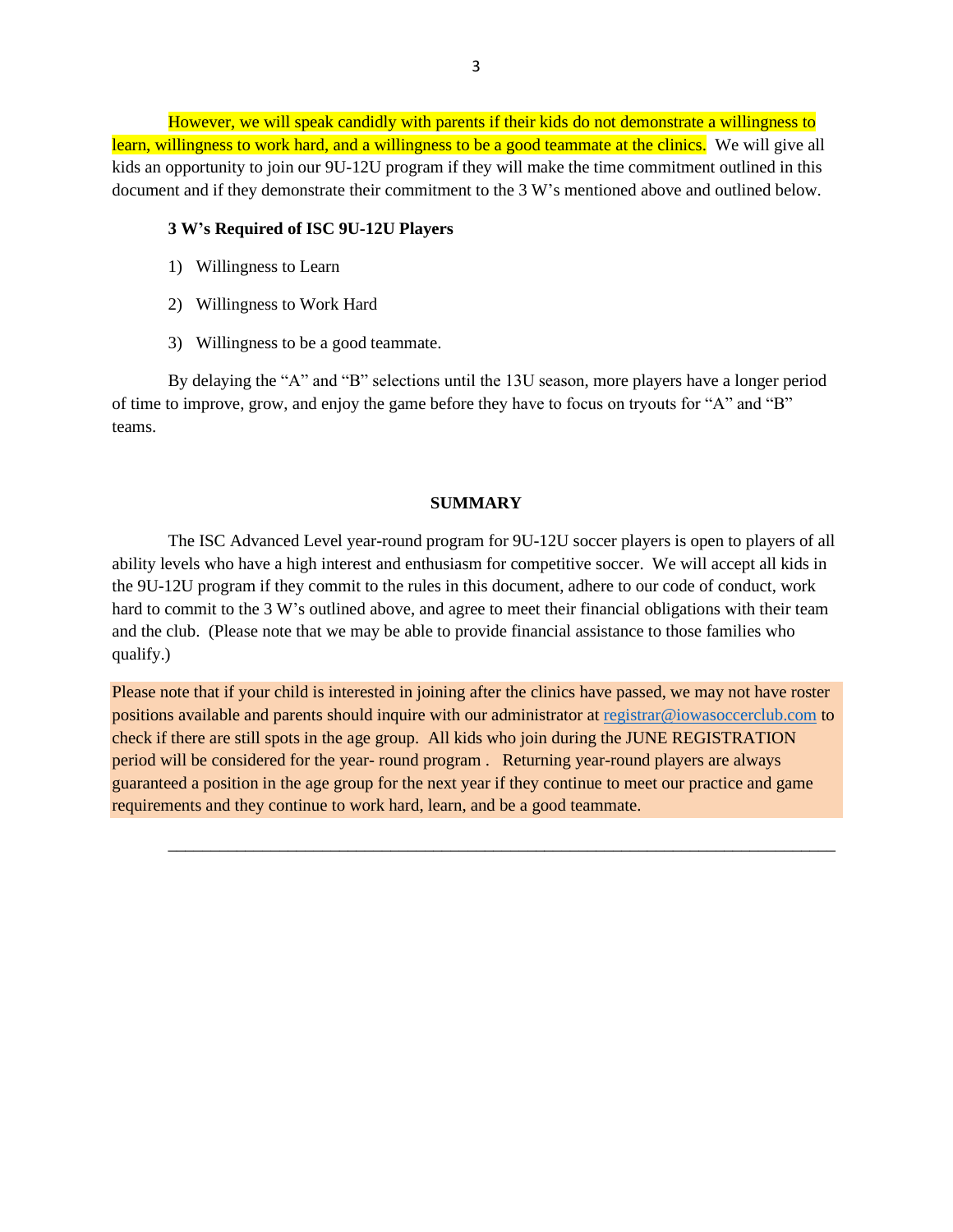\_\_\_\_\_\_\_\_\_\_\_\_\_\_\_\_\_\_\_\_\_\_\_\_\_\_\_\_\_\_\_\_\_\_\_\_\_\_\_\_\_\_\_\_\_\_\_\_\_\_\_\_\_\_\_\_\_\_\_\_\_\_\_\_\_\_\_\_\_\_\_\_\_\_\_\_\_\_\_\_\_\_\_\_\_

# **Summary of requirements:**

- Tournament Game Attendance Requirements
- League Game Attendance Requirements
- Practice Attendance Requirements

## **Summary of Tournament Attendance for all ISC 11U-12U Advanced Year- Round Players:**

\_\_\_\_\_\_\_\_\_\_\_\_\_\_\_\_\_\_\_\_\_\_\_\_\_\_\_\_\_\_\_\_\_\_\_\_\_\_\_\_\_\_\_\_\_\_\_\_\_\_\_\_\_\_\_\_\_\_\_\_\_\_\_\_\_\_\_\_\_\_\_\_\_\_\_\_\_\_

Fall 2022 Season - Must attend 1 of 2

Winter -Must make every effort to attend the ISC Indoor Bubble Blowout Event

Spring/Summer 2023 Season-Must attend 1 of 2

**Total Required for 2022-2023 Season= 3**

# **FREQUENTLY ASKED QUESTIONS:**

# **What happens if a player does not meet the tournament commitment requirement for the Fall 2022 season?**

If your child does not attend at least one tournament in the Fall 2022 season, they would not be allowed to register for the FIRST SESSION OF THE ISC INDOOR LEAGUE for their age group.

# **What happens if a player does not meet the tournament commitment requirement for the Spring 2023 season?**

If your child does not attend at least one tournament in the Spring 2023 season, they will not be allowed to register for the FIRST SESSION OF THE ISC INDOOR LEAGUE for their age group during the following seasonal year.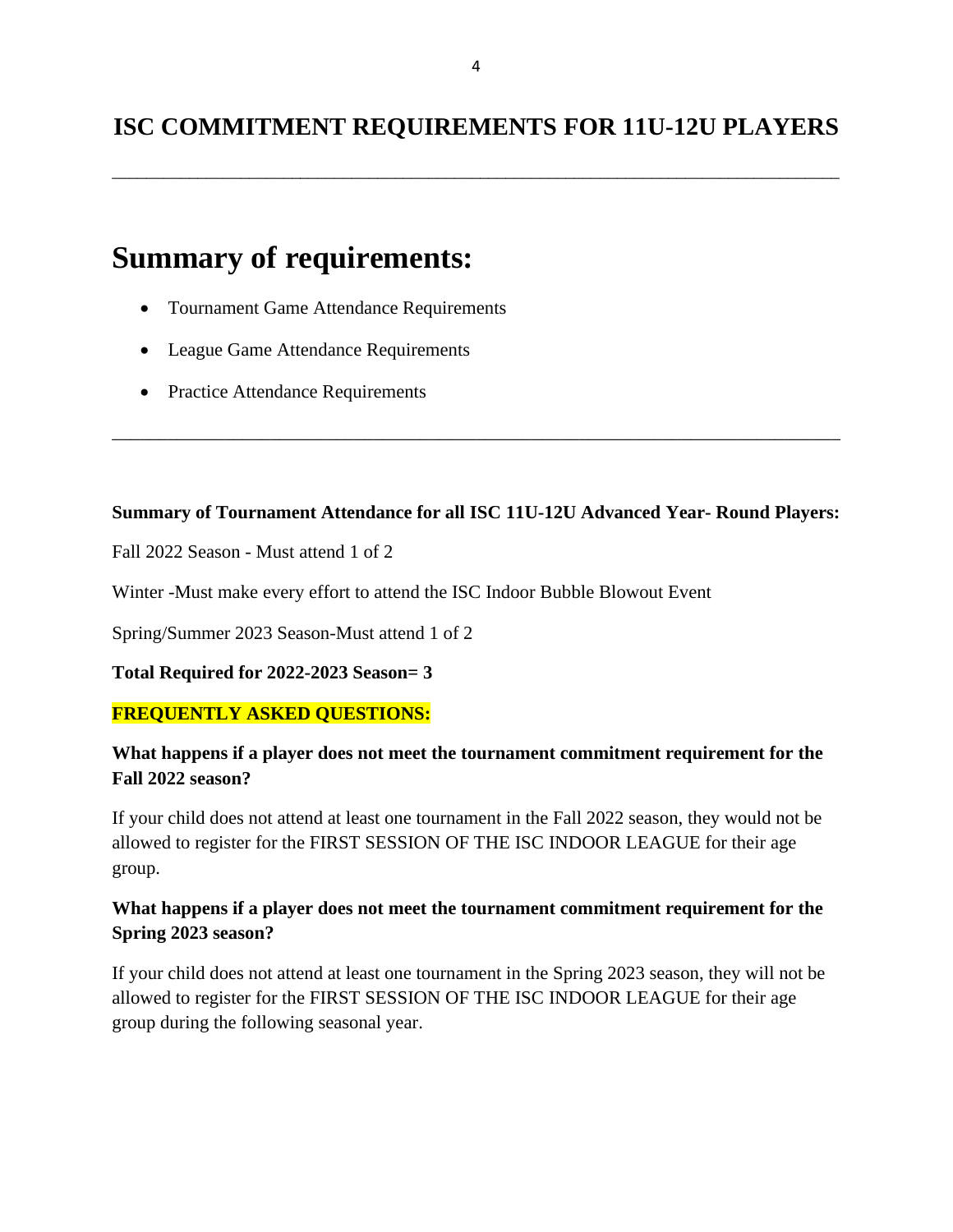## **What happens if a player is unable to meet the tournament commitment in both the fall and spring season during the same seasonal year?**

If a player does not meet the expectations for tournaments in both the fall and spring season of the same year, the player would not be offered a roster position with the ISC for the following year.

## **Summary for League Game Requirements for All ISC 11U-12U Year- Round Players:**

**\_\_\_\_\_\_\_\_\_\_\_\_\_\_\_\_\_\_\_\_\_\_\_\_\_\_\_\_\_\_\_\_\_\_\_\_\_\_\_\_\_\_\_\_\_\_\_\_\_\_\_\_\_\_\_\_\_\_\_\_\_\_\_\_\_\_\_\_\_\_\_\_\_\_\_\_\_\_**

Fall - Must attend 50% of all Fall League Games.

Winter – All Advanced Year- Round Players must register for 1 of the 2 sessions of the ISC Indoor league known as the ISC BAGIL BITES 11U-12U league. Session options are the November-December option or the January-March option. The leagues are set up so that for each session the kids play 9-10 indoor games. All indoor games are played in the HTRC in Iowa City.

Players must attend 50% of all indoor league games.

Spring/Summer -Must attend 50% all Spring League Games.

(Please note that if an outdoor game is rained out and you committed your child to playing in that game, that commitment is counted toward your 50% requirement.)

# **FREQUENTLY ASKED QUESTIONS:**

## **What happens if a player does not meet the league game commitment requirement for the Fall 2022 season?**

If your child does not attend at least 50% of the league games for their assigned team during the Fall 2022 season, they will not be allowed to register for the FIRST SESSION OF THE ISC INDOOR LEAGUE for their age group.

## **What happens if a player does not meet the league game commitment requirement for the Spring 2023 season?**

If your child does not attend at least 50% of the league games for their assigned team during the Spring 2023 season, they would not be allowed to register for the FIRST SESSION OF THE ISC INDOOR LEAGUE for their age group during the following seasonal year.

**What happens if a player is unable to meet the league game commitment in both the fall and spring season during the same seasonal year?**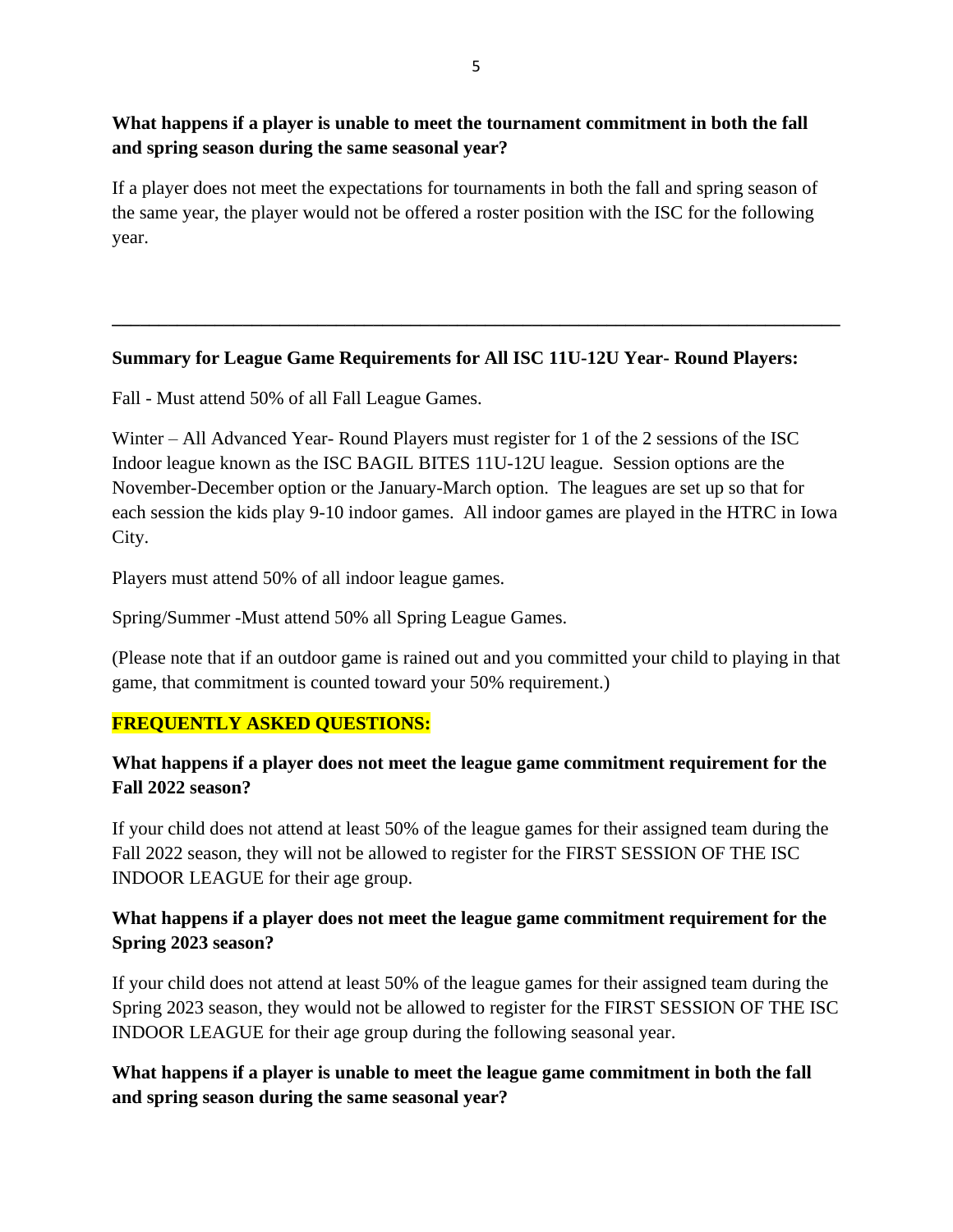If a player does not meet the expectations for league attendance in both the fall and spring season of the same year, the player would not be offered a roster position with the ISC for the following year.

**\_\_\_\_\_\_\_\_\_\_\_\_\_\_\_\_\_\_\_\_\_\_\_\_\_\_\_\_\_\_\_\_\_\_\_\_\_\_\_\_\_\_\_\_\_\_\_\_\_\_\_\_\_\_\_\_\_\_\_\_\_\_\_\_\_\_\_\_\_\_\_\_\_\_\_\_\_\_**

### **Summary of Practice Attendance for all ISC 11U-12U Year- Round Players:**

1 Per Week for what is about a 10 month Period

(There are a few months when we only practice part of the month.)

**(**Please note that if practice attendance is not met, your child will not play in the games on the weekend. For example, if your child does not attend at least one practice per week, they are NOT eligible to play in the games on the weekend. If a player is sick or injured and that prevents your child from attending at least one practice per week, they are not eligible to play in the games that weekend. Even if we do not have scheduled games on the weekend, the players must attend 1 practice per week during the required practice months.)

**\_\_\_\_\_\_\_\_\_\_\_\_\_\_\_\_\_\_\_\_\_\_\_\_\_\_\_\_\_\_\_\_\_\_\_\_\_\_\_\_\_\_\_\_\_\_\_\_\_\_\_\_\_\_\_\_\_\_\_\_\_\_\_\_\_**

#### **DETAILS on Requirements**

#### **Tournament Requirement Details:**

All players must commit to at least 1 full weekend tournament in both the fall and spring/summer seasons. This means that the player must be in attendance for all the games for 1 tournament in the fall season and 1 tournament in the spring/summer season. Tournaments usually last two days, but there are some tournaments that are only one day long. A complete schedule of fall and spring tournaments for 11U-12U teams can be found at the end of this document. This schedule may be subject to revision.

#### **Winter Tournament Season:**

All ISC 11U-12U Advanced year- round players must make every effort to commit to the ISC Bubble Blowout held in January at the HTRC.

\_\_\_\_\_\_\_\_\_\_\_\_\_\_\_\_\_\_\_\_\_\_\_\_\_\_\_\_\_\_\_\_\_\_\_\_\_\_\_\_\_\_\_\_\_\_\_\_\_\_\_\_\_\_\_\_\_\_\_\_\_\_\_\_\_\_\_\_\_\_\_\_\_\_\_\_\_\_\_\_\_\_\_\_\_

## **League Game Requirement Details for all 11U-12U ISC Players:**

#### **Fall and Spring Season:**

All ISC 11U-12U Advanced Year-Round Players play league games in both the fall and spring each year. Games are only played on the weekends. Games could be played on Saturdays or Sundays. Game sites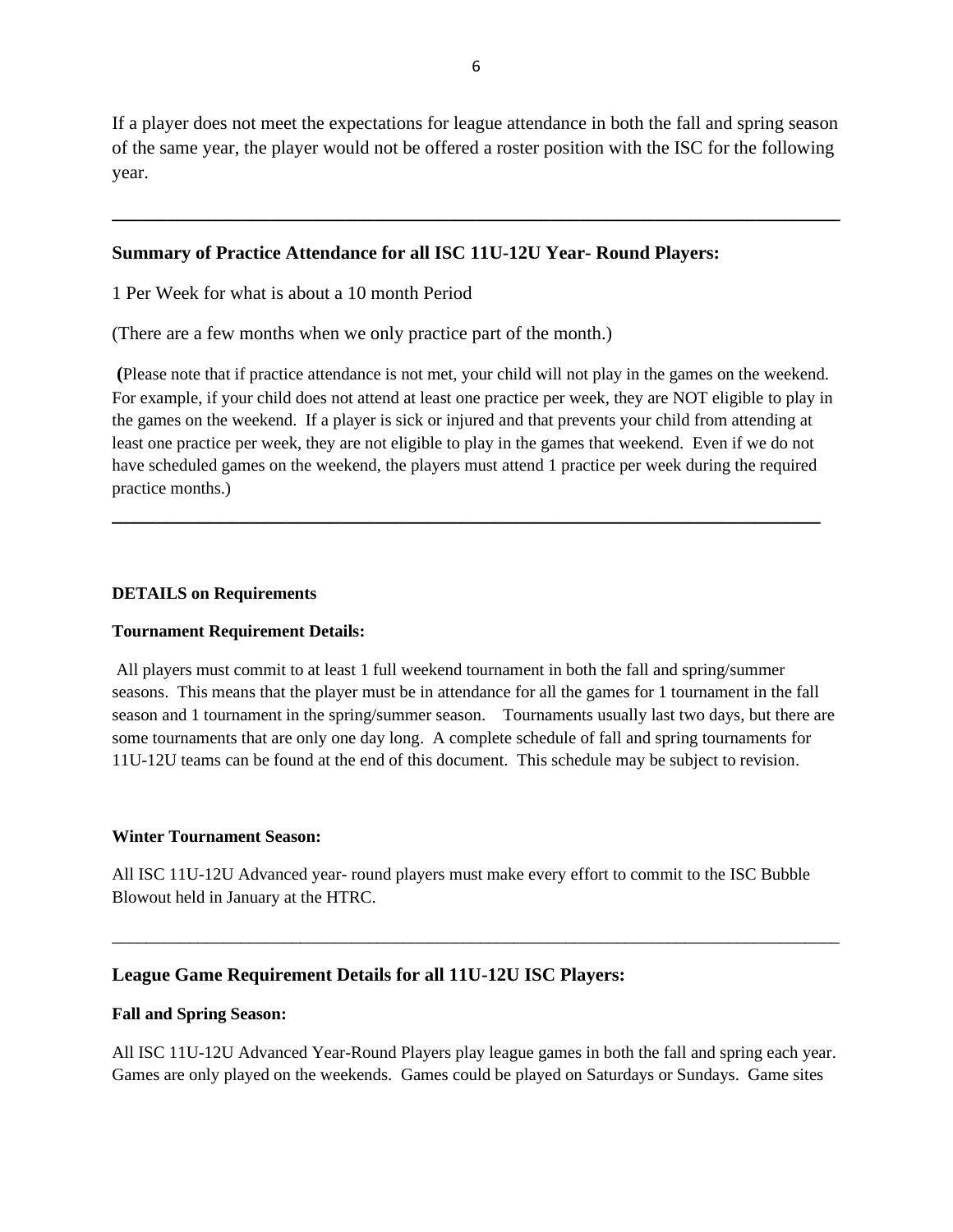may be in Iowa City, Muscatine, Cedar Rapids/Marion, Bettendorf, Cedar Falls, or Dubuque. There are no games during the week during the outdoor seasons. All outdoor games are held on the weekends.

Each team will have 8 league games in the fall season and 8 league games in the spring season. Players **do not need to attend all of the league games** with their team in each season. We want players to have flexibility to play other sports or miss some weekend games due to other activities that arise.

However, each player must make at least 50% of all league games in the fall season and 50% of all games in the spring season. Most players will attend more than this, but our minimum requirement is to attend 50% of all league games with their assigned team. We require each family to complete the league game polls to notify the team manager if they intend to make or miss a league game so that we are aware of how many players will be in attendance for each game. There are 2 league games per day for each league play date, so at a minimum, each player would have to play in both games for 2 league dates to meet their league requirement. To reiterate, the outdoor league games are only played on 4 dates with 2 games per day.

### **Winter Season:**

Our website has more information on the ISC indoor leagues. Each player signs up on their own. Last year the fee was \$95 per session for 10 indoor games on indoor turf. Games are played on the weekends in Iowa City in the Hawkeye Tennis and Recreation Center, known as the HTRC. All kids need to play in 1 of the 2 indoor sessions each winter. The indoor league fees are not a part of your monthly club fees.

Once again, players must attend at least 50% of all indoor league games. As was mentioned above though, the kids only need to register for 1 of the 2 sessions. They are always welcome to play in both sessions, but they only need to play in 1 session and then play in 50% of those league games.

\_\_\_\_\_\_\_\_\_\_\_\_\_\_\_\_\_\_\_\_\_\_\_\_\_\_\_\_\_\_\_\_\_\_\_\_\_\_\_\_\_\_\_\_\_\_\_\_\_\_\_\_\_\_\_\_\_\_\_\_\_\_\_\_\_\_\_\_\_\_\_\_\_\_\_\_\_\_\_\_\_\_\_\_\_

## **Practice Attendance Requirement Details for all 11U-12U ISC Players:**

Our soccer season starts in the month of August. For the 2022-2023 season, practices will start the week of August 1, 2022. However, the required practices in August do not start until the week of August 22, 2022. All ISC teams in the age range from 11U-12U will receive 70 practices from our professional and licensed coaching staff. The practice sessions are normally completed for the soccer year by mid -June. We guarantee that all 70 sessions/practices are scheduled and completed for your team even for sessions rained out or cancelled due to bad weather. Normally we spread the practice sessions out like this:

- Mid to early August through the end of October-Each 11U-12U team is offered 2 outdoor sessions per week
- November through the first week of April –each 11U-12U team is offered 1 indoor session per week except for the week of Spring Break and during the 2 week period for winter break.
- $\bullet$  2<sup>nd</sup> week of April-Mid-June-each 11U-12U team is offered 3 outdoor sessions per week

Following the format above, all teams will receive their 70 practice sessions per year. To be clear, we ALWAYS make up sessions later in the year for anything cancelled due to weather. So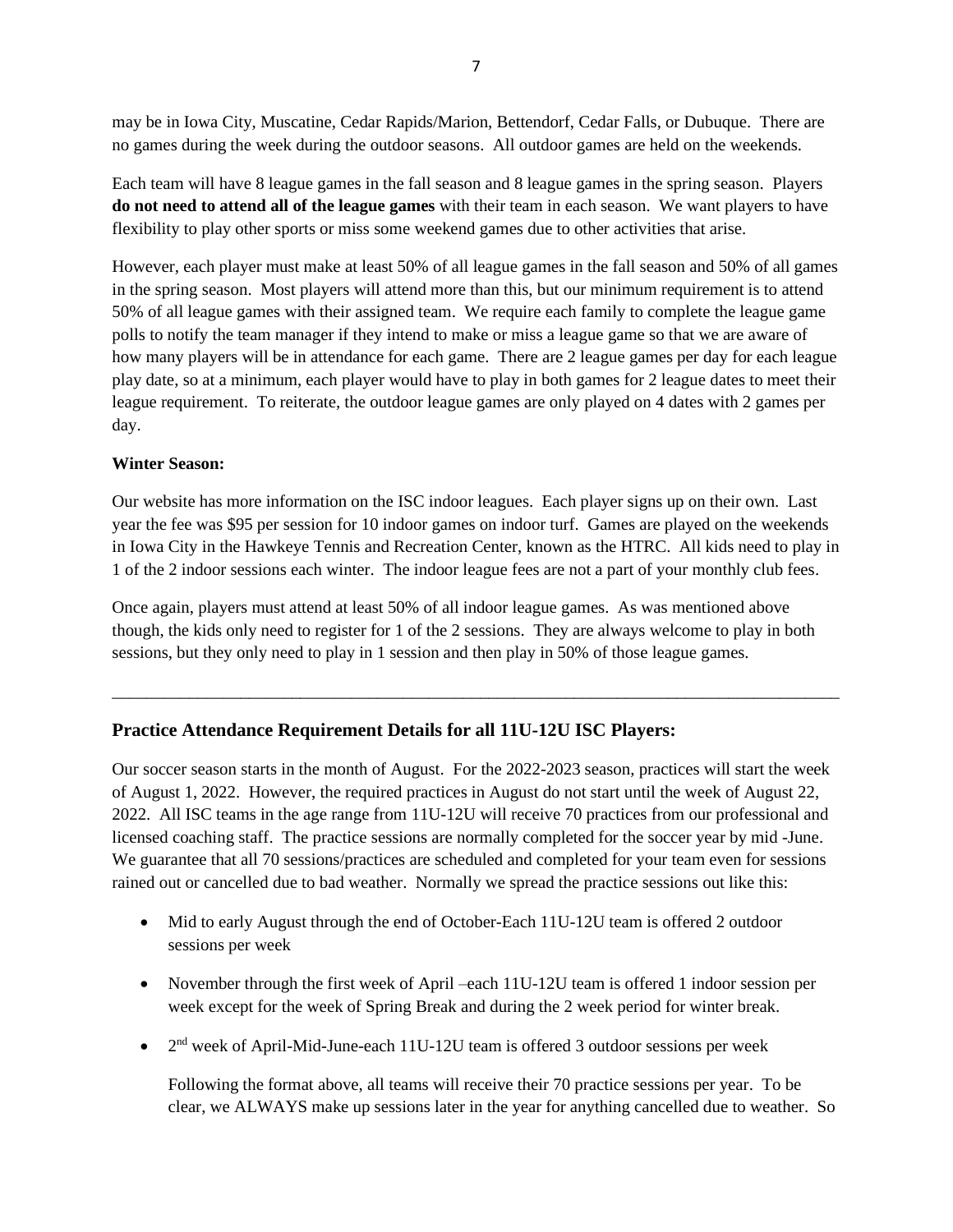even if a session was cancelled in early August, we may not make the practice up until some other time in the year, but your kids will receive all 70 sessions.

Players are required to attend 1 practice per week in the months listed below. Please note that the teams will receive more than 1 practice per week in the fall and spring, but players are required to attend only 1 practice per week.

#### **Required Months when players must practice 1 time per week:**

- August -Starting August 22, 2022
- September through November
- December-Only first two weeks of December are required.
- January and February
- March -except for the week of Spring Break when Practices are not offered.
- April and May
- June –Only first 2 weeks of June required. The first two weeks are the clinics for the next year.
- July –NONE REQUIRED-Usually practices are not held during this month unless we are making up practices.

In each of the required months listed above, each 11U-12U player is required to attend at least 1 practice per week. In the ISC, there is a lot of flexibility for players to attend other sessions within the club if your child's team session is scheduled for a time that your child has a conflict. Players can attend a "super skills" practice or they can attend a team practice with the team one age older.

If you think that your son or daughter cannot meet this level of commitment, we have many other strong ISC soccer programs such as the ISC Academy, ISC Lightning, ISC POP program, or the ISC POPPI programs that are good options.

\_\_\_\_\_\_\_\_\_\_\_\_\_\_\_\_\_\_\_\_\_\_\_\_\_\_\_\_\_\_\_\_\_\_\_\_\_\_\_\_\_\_\_\_\_\_\_\_\_\_\_\_\_\_\_\_\_\_\_\_\_\_\_\_\_\_\_\_\_\_\_\_\_\_\_\_\_\_\_\_\_\_\_\_\_

# **Our Playing Time Guarantee to our 11U-12U players:**

**All players are guaranteed to play in half of the minutes in each half for ALL league and tournament games provided that they make their practice commitments and meet the standards outlined in the ISC player code of conduct. We do not guarantee equal playing time, but we do guarantee that the kids will play half of each game regardless of whether the game is a league game or tournament game.** 

The minutes of guaranteed time per half is played in a block of time. For example, if the half- length is 30 minutes long, each player will receive 15 minutes of playing time. We make sure that the kids play those 15 minutes without interruption or substitution. In other words, we do not sub them in for five minutes in one part of the half and then later for 10 minutes. By playing 15 minutes in a row with no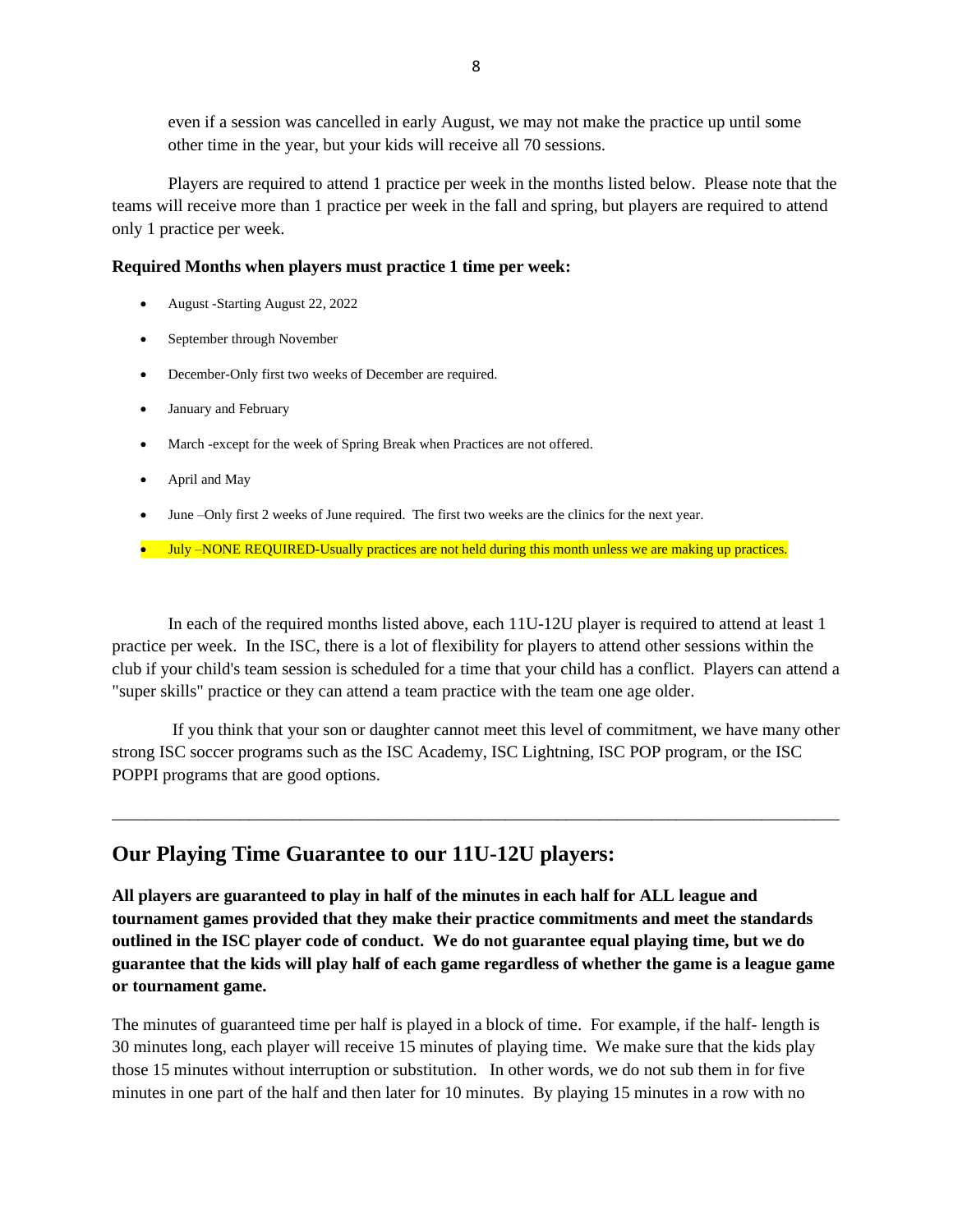chance of being subbed off during that 15 minute period, the actual value of the playing time is far greater than if we broke up that playing time in smaller segments each half. We aren't trying to "hide" kids on the field, we are trying to make sure all the kids are improving and enjoying the games. In addition, our focus in the ISC is always on the long- term success of our players, and we believe it is vital to teach young players to play in longer stretches of time without constant subbing.

# **11U-12U Tournament Schedule for 2022-2023:**

When you commit your child to the tournaments, he/she will be required to attend all games in the event. Some of the tournaments are played on only one day, but most have games on both Saturday and Sundays. Please note that if you are making the commitment to participate in the ISC Advanced Year- Round Program, tournament attendance for games on both Saturday and Sundays will be required unless you make it clear that you need a religious exemption on all Sundays.

Listed Below is the proposed tournament schedule for the fall, winter, and spring/summer season for our ISC 11U-12U boys' and girls' teams for the 2022-2023 Season. This schedule is subject to revision.

#### **Fall 2022 Tournaments**

.

- Mid to Late August 2022 Tournament at TBK Complex-Bettendorf, Iowa
- Mid September 2022 : FC United Fall Classic Tournament -Marion, Iowa-North of Cedar Rapids-At Tuma Soccer Complex

#### **Winter Tournaments**

• ISC Bubble Blowout-January 2023 -Iowa City, Iowa. Held in Iowa City at the Hawkeye Tennis and Recreation Center.

#### **Spring/Summer 2023 Tournaments Boys and Girls**

- Mid to late April-CRSA CHILLOUT-Hiawatha, Iowa-North of Cedar Rapids-At Tuma Soccer Complex
- Mid June-Cedar Valley Moonlight Classic-Cedar Falls, Iowa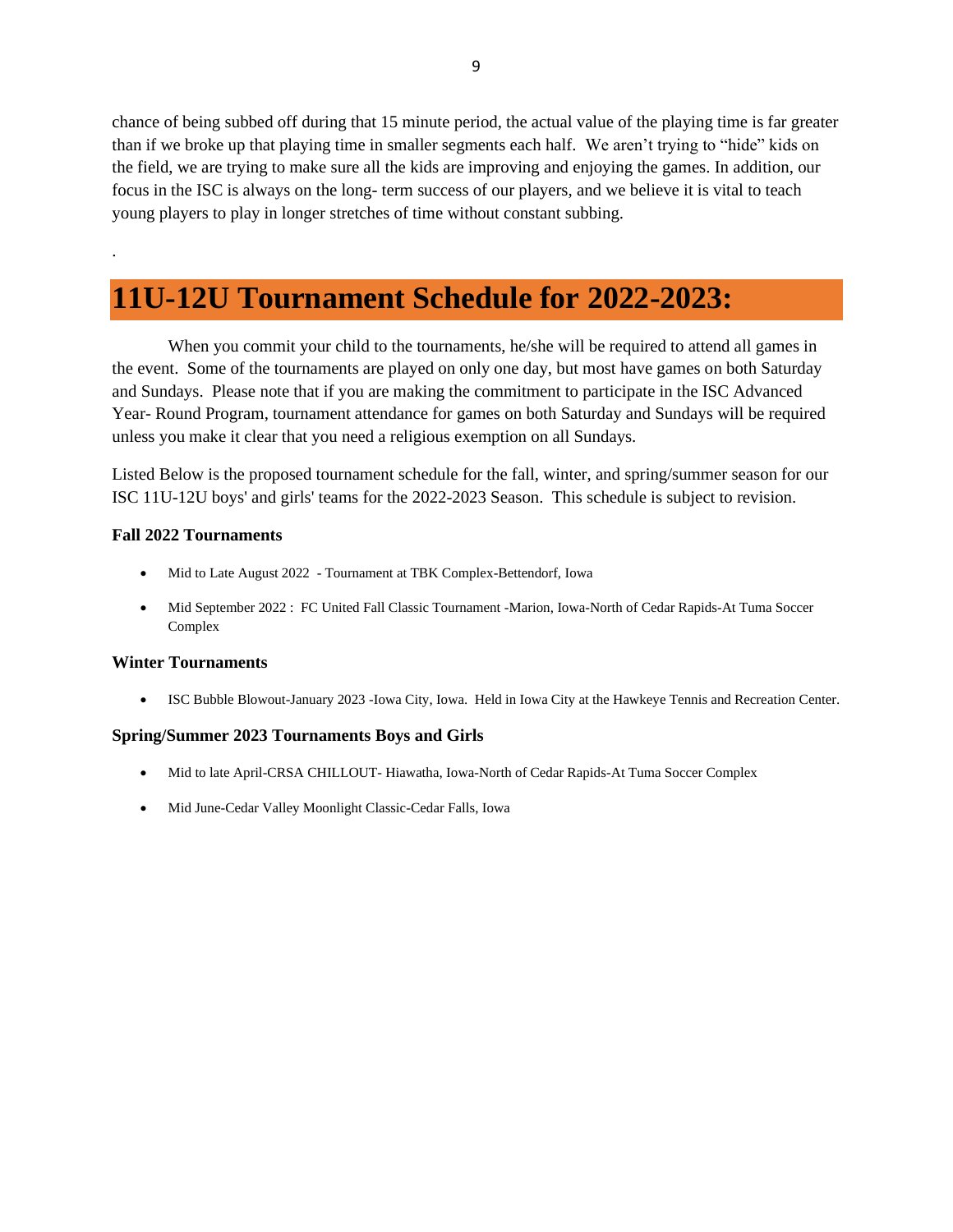# **ISC REWARDS**

For any 11U-12U player that would like to compete more frequently and at the same time play in 3 tournament events with players that have committed to a higher practice requirement than the practice requirement outlined above, the ISC offers what we call our ISC Rewards Program for kids to join.

# **The players who choose to participate in the ISC Rewards program will be grouped for 3 events per year with the other players in the 11U-12U age groups who:**

1) Meet all practice and league game requirements outlined above as required by all Advanced Year Round ISC players.

## AND

2) Also meet an increased practice attendance requirement during any 4-month period that the player and family choose. During the 4 months of increased attendance, the players must exceed the normal requirements of 1 practice per week and attend 3 practices per week. One of the 3 practices per week MUST be an ISC Super Skills practice. Goalie practices can be included as a part of 1 of the practices per week.

## **REWARDS FREQUENTLY ASKED QUESTIONS;**

1) **Can my child spread out the 3 practices per week over a greater time and simply practice 2 times per week?**

We do not allow the practices to be completed in this way.

We allow a lot of flexibility for the players to choose any 4 months in which the increased practice requirement must be met. For example, a player may choose August, September, October, and November or they may choose November, December, January, or February. Or they can even break up the months and do any combination of months except July cannot be a month that is included because we do not hold regular team practices in July. Obviously, there are many combinations of months that would work, but in the months that are included, players must practice 3 times per week.

## **What is the additional cost?**

There are 3 additional costs:

A) Travel and Accommodations to the 3 additional tournaments.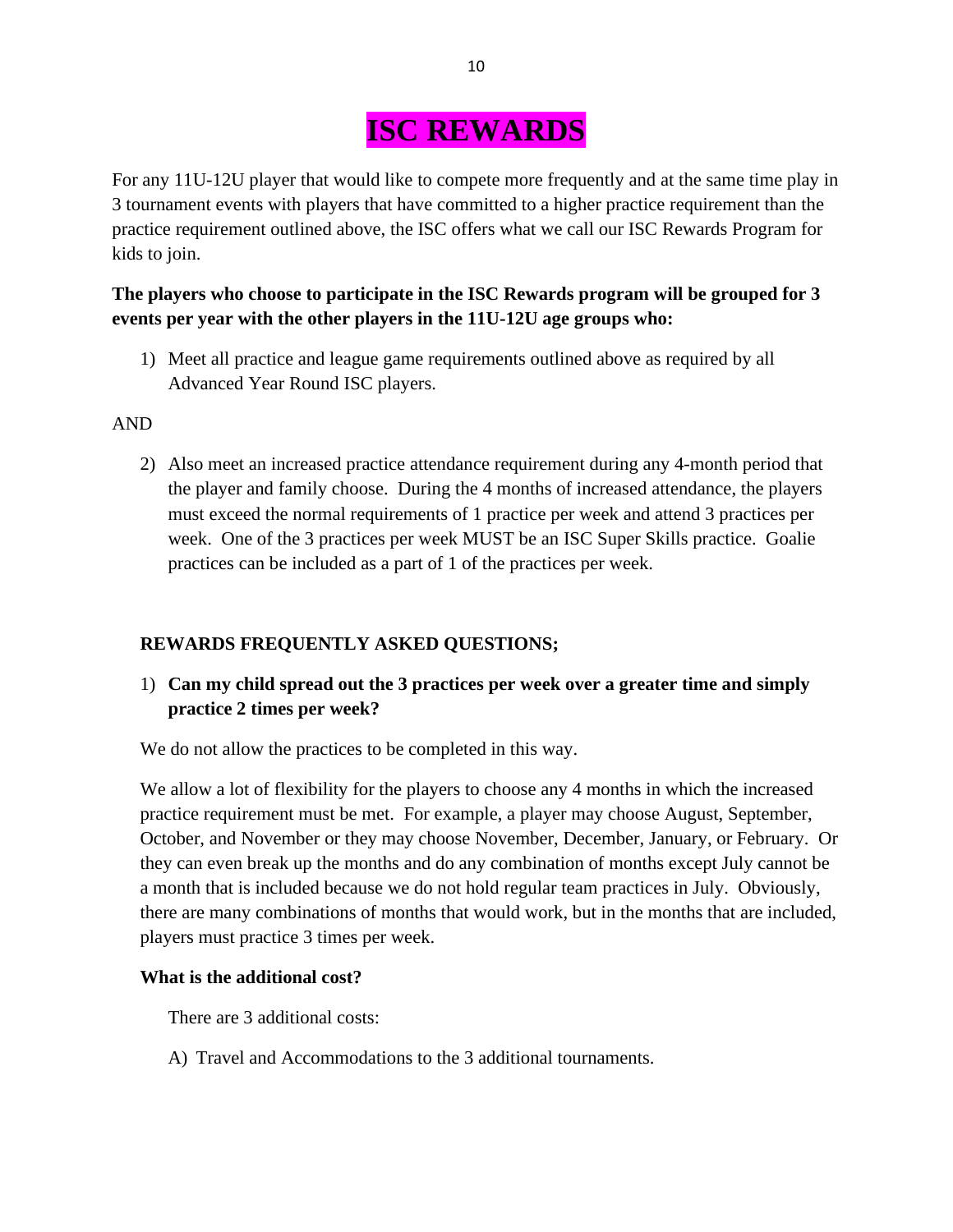- B) Additional Rewards Uniform Fee-Total Fee TBD (Should not exceed \$80.) The Rewards Uniform will be added to the Soccer.com site and can be ordered directly.
- C) Additional Fee for Tournament Registration -Total Fee \$170. A link will be provided to pay the fee in September 2022.

# 2) **Are the kids who participate in the Rewards program grouped together for normal league games with their age group team?**

The Rewards is simply a supplemental program. Kids in the Rewards program play all league games with their age group teams. They are not grouped separately for regular league games or regular tournaments. The kids that participate in Rewards are both full members of the normal age group teams and also members of the Rewards program.

# 3) **How likely is it that my 11U player will be grouped with 12U players for the Rewards event or that my 11U-12U girl will be grouped with boys?** Very Likely

If you sing your son or daughter up for the Rewards program, you must be prepared for a mix of ages to play together. If you are not comfortable with this, please do not register for this program.

## 4) **Will the Rewards Teams train together prior to the events they attend?** NO

All of the ISC teams at this age play the same system of play, the same style, and are coached using the same developmental plan**.** Moreover, the kids on the 11U team are freely allowed to practice with the 12U team whenever they would like. Additional training for the players on Rewards will not be included on the training schedule.

## 5) **What if my child cannot attend all 3 events, will they be allowed to participate, or will there be a discount included?**

Your child must attend at least 2 of the 3 tournaments to be included in the Rewards program. We do not offer a price discount if they cannot participate in all events.

## **6) Who will register the team for the events?**

Our club administrator will register the teams for the events. However, we will need parent volunteers to set up a hotel block if an overnight stay is needed.

## **7) What are the Rewards Events?**

**Fall 2022 Event**: October 2022. (Sporting Iowa Fall Cup-Des Moines, Iowa)

**Spring 2023 Event**: Midwest Mother's Day Classic-Kansas City

**Summer 2023 Event**: TBD